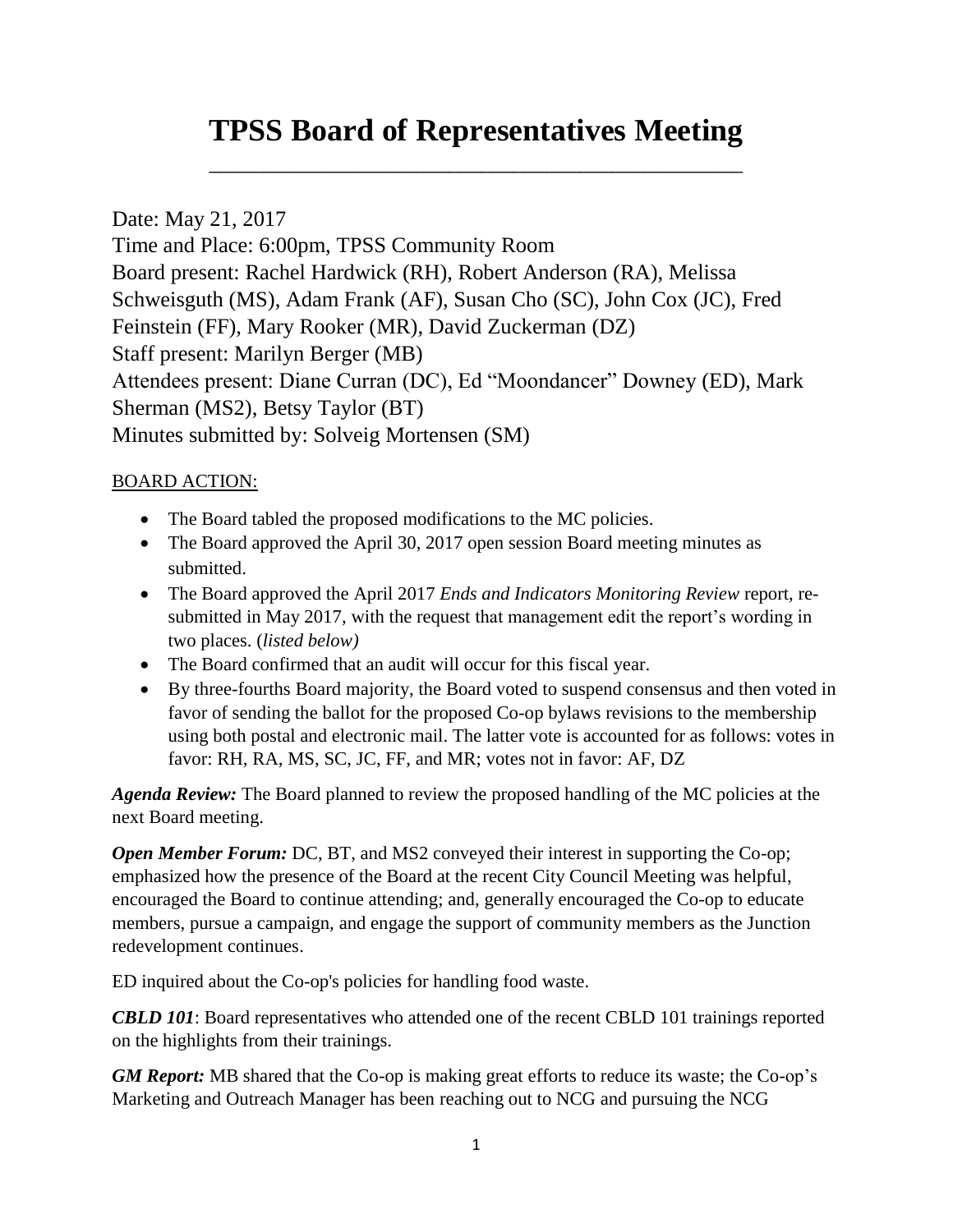[Co+efficient](mailto:http://www.grocer.coop/articles/national-coop-grocers-recognizes-coefficient-sustainability-stars) program, as the Co-op strives to reach zero waste. In response to inquiry, MB confirmed that with the start of the plan year May 1, the Co-op saw a 20% increase in the annual cost of health insurance premiums. In final, MB informed the Board that a new video on the Coop will be completed by the June member-owners meeting.

*Ends and Indicators report:* MB noted that the report's stated current ratio for March 2017 was corrected as requested in the prior Board meeting. One Board representative gave the feedback that indicator for education, training, and information should ensure that the Co-op is providing truly educational materials and not simply advertisements.

Board representatives accepted the report, while requesting the following two edits: modify the credit union's name to state "Interior Federal Credit Union" and update the member-economic participation principle to convey that the member-owners decide the member equity amount.

*Membership and Community Affairs Committee (MCAC):* MS reported that the agenda for the June member-owners meeting is finished and that the Executive Committee and MCAC reviewed it. MS confirmed that the mailing for the June Member-owners meeting was sent.

*Bylaws Revision Vote*: The Board reviewed the Co-op's bylaw requirements and discussed the use of electronic and/or Postal mail for sending the written ballot containing the proposed bylaw revisions to the membership. The Board voted to suspend consensus and then voted in favor of sending the ballot using either postal mail or electronic mail for a given individual, depending on whether members have an e-mail address on file. The Board decided that the Nominations Committee will be administering the election on the bylaws revision and the Policy Committee will be assembling the ballot for the election.

The Board confirmed that an audit will occur for this fiscal year.

7:30pm meeting adjourned

Board Representatives' Committee Memberships:

Membership and Community Affairs Committee: MS, Chair; SC, FF, MR, JC Audit and Finance Committee: AF, Chair, RA, MS, DZ Personnel Committee: RH, Chair; RA, MR Policy Committee: DZ and SC, Co-Chairs; AF, MS Nominations Committee: RH, Chair; AF, MS, FF

Term 2017:

| Rep.     |                      |        |    | Dec Jan Mar April May |   |
|----------|----------------------|--------|----|-----------------------|---|
| Anderson |                      | $* *$  | ∗  | ж                     | * |
| $\cos$   |                      | $\ast$ | ex | $\ast$                | ∗ |
|          | (Appointed Jan.2017) |        |    |                       |   |
| Cho      |                      | $* *$  | ∗  | *                     | * |